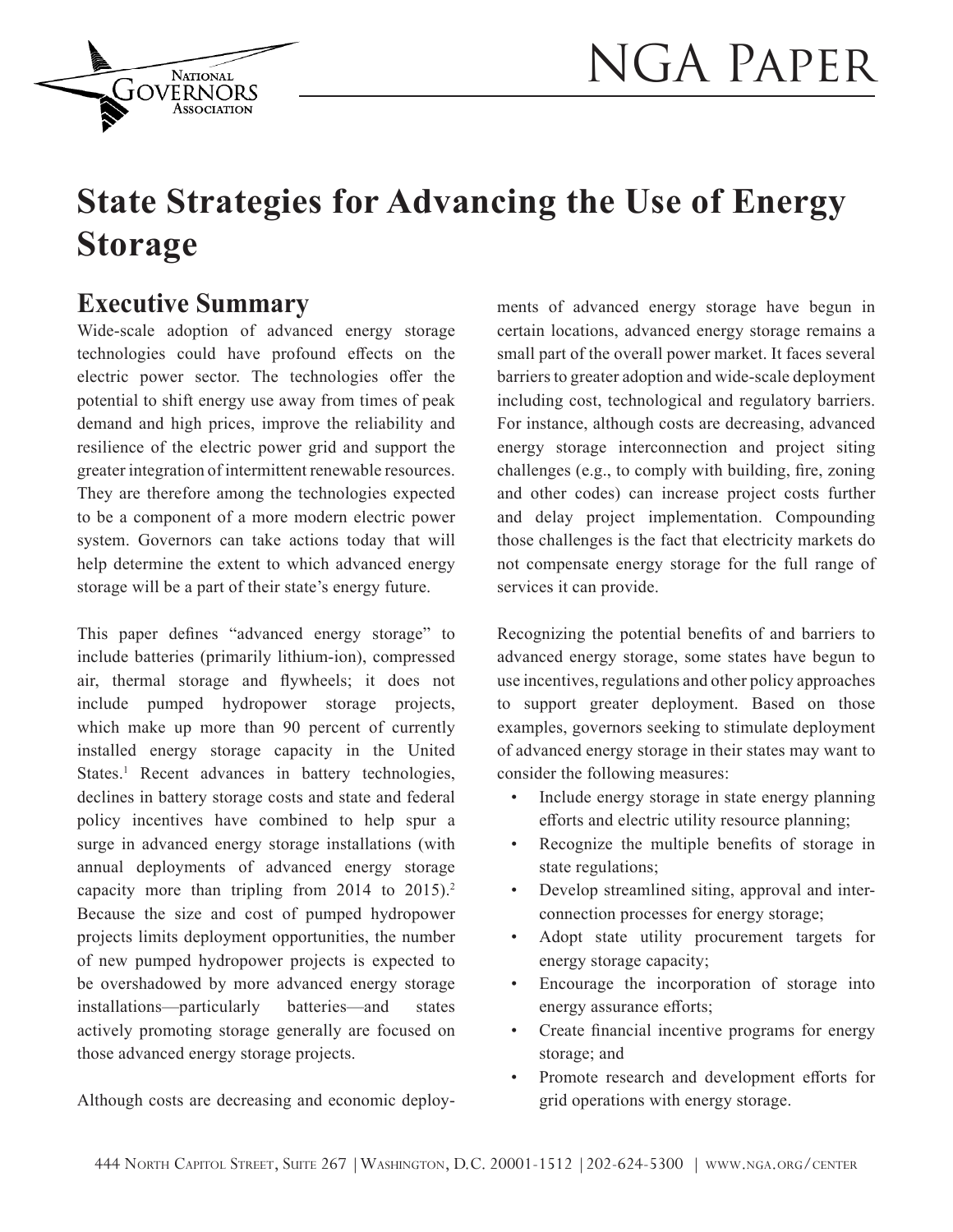## **Introduction**

Often, advanced energy storage is referred to as a game changer for transforming the electric power grid into one that is cleaner, lower cost, more resilient, more reliable and more distributed.3 Storage enables energy to be generated at one time to be used later, when it is most needed. Energy can be stored in several ways and the main types of storage technologies available are: pumped hydropower, batteries, thermal, compressed air and flywheel storage. Batteries are the most common storage technology being added to the grid today. Storage can be integrated in all parts of the electric system—co-located with generation, connected to the high-voltage transmission system, in the lowervoltage distribution system and behind the customer meter or within a microgrid—so it can be used by utilities, independent providers and customers alike.4 There are many potential benefits of advanced energy storage, including lowering costs to ratepayers by reducing the amount of electric capacity needed and allowing for the integration of cleaner sources of generation to help to reduce overall emissions from the electric power sector. The following two capabilities are key uses for advanced energy storage technologies:

- **• Boosting integration of intermittent renewable resources.** Advanced energy storage can enable intermittent renewable resources both centralized and distributed to provide a greater share of the resource mix. Storing excess power from intermittent renewables for use during periods when those resources are not available allows them to cover a greater share of the load—thereby also reducing overall emissions from the electric power sector. Similarly, by storing power from intermittent renewables for use during times of peak demand—when spot market prices can be many times higher—advanced energy storage can reduce the costs of providing electricity.5
- **• Improving grid efficiency, reliability and**

**resilience.** Advanced energy storage can be used to provide frequency regulation, voltage support or other services that improve the operation of the grid. Advanced energy storage also can store power for backup purposes, such as in the event of a power outage.

Greater adoption of advanced energy storage is one of the ways that states can help achieve those outcomes when integrated with new generation sources, transmission and distribution upgrades, and other policy choices. Governors have a critical role in determining how and the degree to which advanced energy storage will play a role in their state's electric power grid.

# **Background and Trends**

Energy storage has been a component of the U.S. electricity market for decades, primarily in the form of pumped hydropower storage systems.<sup>6</sup> Currently, of the 32 gigawatts (GW) of installed energy storage capacity in the United States, pumped hydro represents almost 91 percent (see Figure 1 on page  $3$ ).<sup>7</sup> The energy storage market is evolving rapidly, however, to include batteries and other non-hydro storage options. Between 2010 and 2014, non-hydro storage capacity in the United States more than doubled—from 160 megawatt (MW) to 350 MW.8 From 2014 to 2015, the United States saw a further surge, with annual deployed energy storage capacity growing from 65 MW to 221 MW (see Table 1 on page 4).<sup>9</sup> Although energy storage currently represents the equivalent of 2 percent of the total U.S. electricity generation, the market's rapid growth is projected to continue.10 According to some estimates, another 4 GW of advanced energy storage capacity is expected from 2016 through 2020, and there could be more than 2 GW of new U.S. energy storage installations annually by 2021.<sup>11</sup>

Much of the current growth in storage capacity is due to lower priced, more advanced batteries that can be deployed on the distribution grid or behind the meter;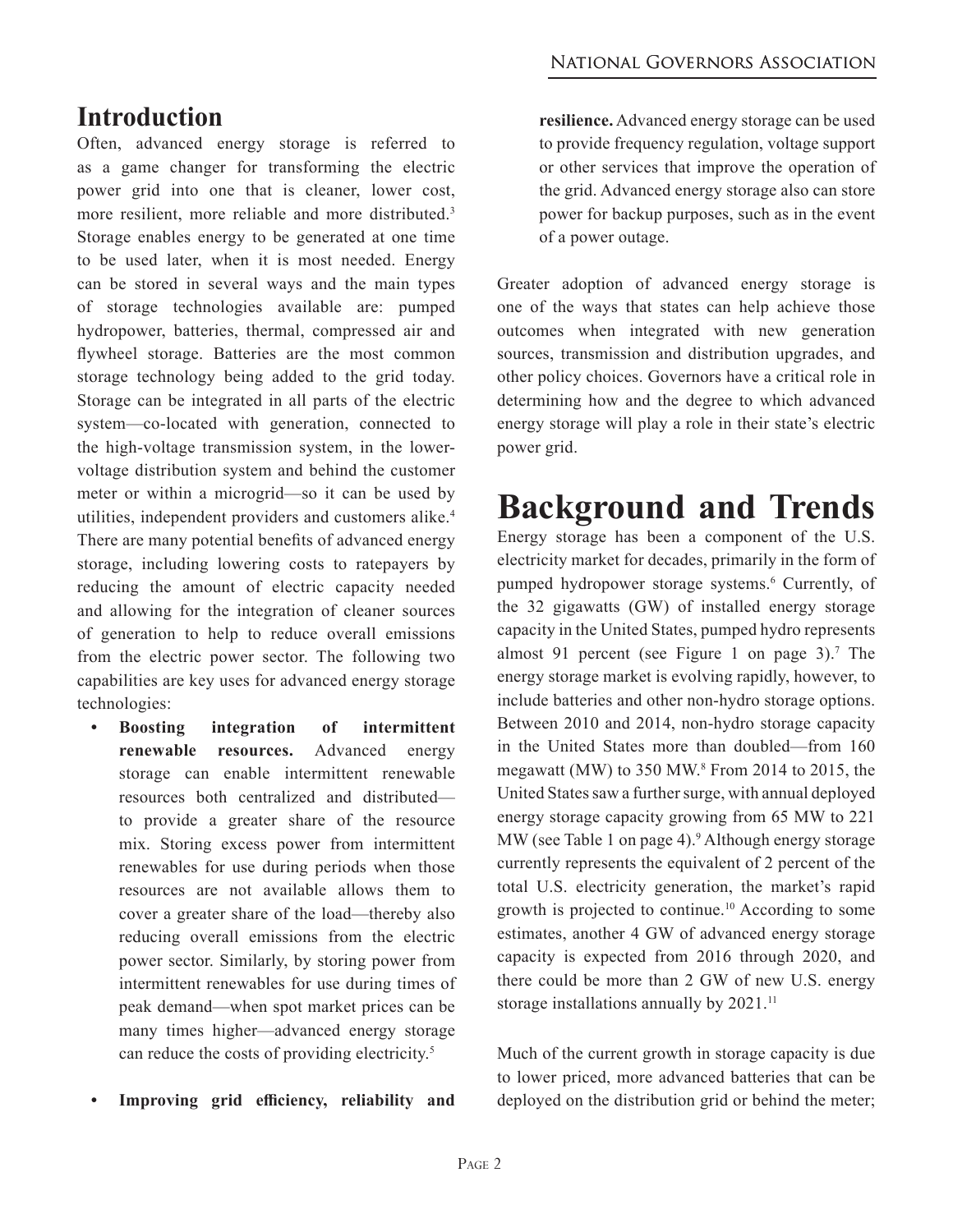

**Figure 1. U.S. Installed Energy Storage Capacity** 

*Source: U.S. DOE 2016 (includes announced projects)*

battery prices fell 40 percent to 60 percent in the 18 months prior to March 2016.<sup>12</sup> Analysts are predicting another 50 percent decline in battery costs by 2019.13 Since 2005, the prices for lithium-ion battery packs as used in electric vehicles—have dropped from \$1,000 to \$1,500 per kilowatt hour (kWh) to an industry average of \$350 per kWh, resulting in cheaper batteries for use in advanced energy grid storage.<sup>14</sup> That trend is expected to continue, as prices are projected to drop to as low as \$100 per kWh by 2020 because of increased battery research and development (R&D), increased production and lower production costs.15

Some recent federal actions are expected to drive growth in the storage market even further. The extension of the federal Investment Tax Credit (ITC) for solar in late 2015, for instance, is expected to fuel growth in solar-plus-storage packages, as the ITC applies to storage charged from solar under certain circumstances.16 A 2016 report from GTM Research estimates the ITC extension will result in an additional 500 MW of renewable-paired storage between 2016 and 2020, a 33 percent increase compared to a scenario with no tax extension.<sup>17</sup>

Energy storage is currently deployed in the United States in four primary ways:

Larger storage units, sited similarly to central station power plants, that generate or provide electricity during peak hours.18 Most examples

of large energy storage applications are pumped hydropower projects (typically greater than 10 MW in size), although there are some examples of large battery, flywheel, compressed air or thermal storage applications.<sup>19</sup> The first large "peaker" battery storage facility used to provide electricity during times of peak demand, with 100 MW of capacity and a 4-hour duration, is under construction in **California**. 20 Similar energy storage projects can be used as an alternative to traditional gas-fired peaking generation;

- Smaller, distributed storage units that provide a similar function, but their distribution throughout the grid allows them to help meet specific local peaks and help the distribution system function more efficiently. Most storage technologies used for demand shifting and peak reduction are 1 kilowatt (kW) to 1 MW in size;<sup>21</sup>
- Smaller, faster-ramping storage systems that provide frequency regulation, improving the qual-ity of power at a much faster rate than traditional power plants. Lithiumion batteries are commonly used for fastramping capabilities. Storage technologies that provide frequency regulation typically range in size from 1 MW to  $2,000$  MW;<sup>22</sup> and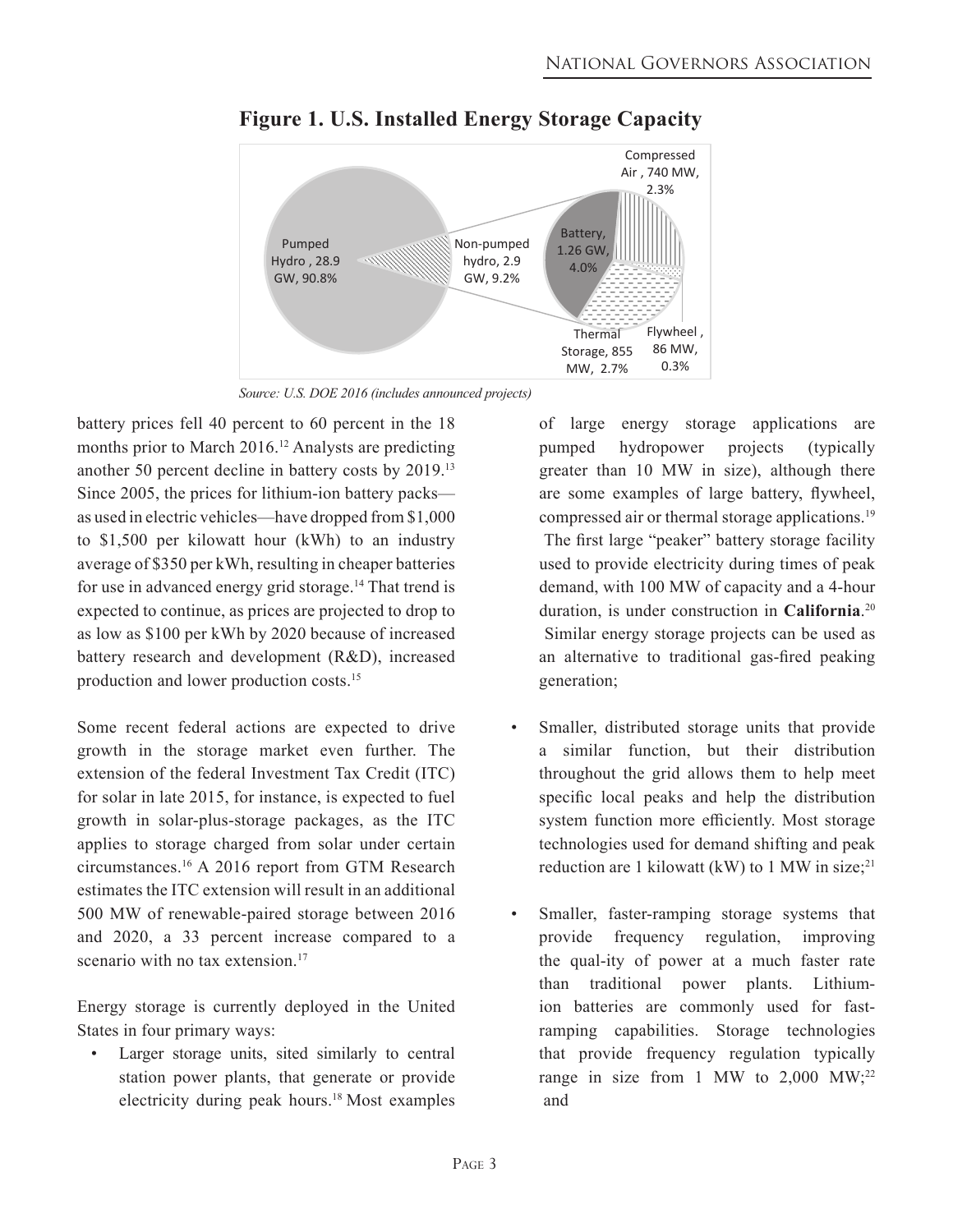| ◡<br>o                                            | 2014                                                  | 2015                                                   | <b>Change</b>                   |
|---------------------------------------------------|-------------------------------------------------------|--------------------------------------------------------|---------------------------------|
| <b>Total Deployments (MW)</b>                     | 65                                                    | 221                                                    | Up 243 percent                  |
| <b>Total Deployments (MWh)</b>                    | 86                                                    | 161                                                    | Up 88 percent                   |
| Front-of-Meter Deployments <sup>23</sup> (MW)     | 58                                                    | 187                                                    | Up 223 percent                  |
| Behind-the-Meter Deployments <sup>24</sup> (MW)   | 6.9                                                   | 35                                                     | Up 405 percent                  |
| <b>Utility-Scale System Price (\$/kWh)</b>        | \$800-\$1,300                                         | \$700-\$1,200                                          | Down 8 percent to<br>13 percent |
| <b>Utility-Scale Pipeline (MW)</b>                | 3,630                                                 | 6,638                                                  | Up 83 percent                   |
| <b>Number of Markets with Policy Developments</b> | 10 state markets, 1<br>regional market and<br>federal | 20 state markets,<br>4 regional markets<br>and federal | 13 additional<br>markets        |
| <b>Cumulative Five-Year Forecast (MW)</b>         | 2,294 (2015-2019)                                     | 4,030 (2016-2020)                                      | Up 76 percent                   |

**Table 1. U.S. Energy Storage Installations (2014 and 2015)**

*Source: GTM Research and the Energy Storage Association*

• Energy storage that is sited alongside distributed energy resources at critical infrastructure or industries, allowing for uninterrupted, lowemissions power during emergencies. Most offgrid storage technologies are 1 kW to 100 kW in size.25

Most U.S. energy storage development is concentrated in particular states or regions. In 2015, for instance, the mid-Atlantic PJM region—a regional transmission organization that operates in all or parts of **Delaware**, **Illinois**, **Indiana**, **Kentucky**, **Maryland**, **Michigan**, **New Jersey**, **North Carolina**, **Ohio**, **Pennsylvania**, **Tennessee**, **Virginia**, **West Virginia** and the District of Columbia—was the largest bulk-scale storage market, Hawaii was the largest customersited residential market, and California was the largest customer-sited non-residential market (mainly commercial and industrial installations).26 The high penetration of renewables in Hawaii and California drives demand for energy storage in those states.

### **Challenges to Greater Adoption of Energy Storage**

Although deployment of energy storage has boomed and is expected to continue to accelerate, challenges at the state, regional and national levels could limit energy storage's growth. It is also important to note that some types of advanced energy storage technologies are only suitable for certain purposes, meaning that they can only store a certain amount of electricity to meet future needs. For example, battery storage systems are typically small and a much greater storage capacity other than from batteries alone, such as from non-battery technologies that include hydrogen, methane and compressed air energy storage along with other utility scale storage options will need to be part of the solution to meet grid modernization efforts. Other electric grid efficiency gains can also be realized through options other than energy storage, such as through microgrid projects, combined heat and power applications, demand response programs and improvements in grid operation and planning.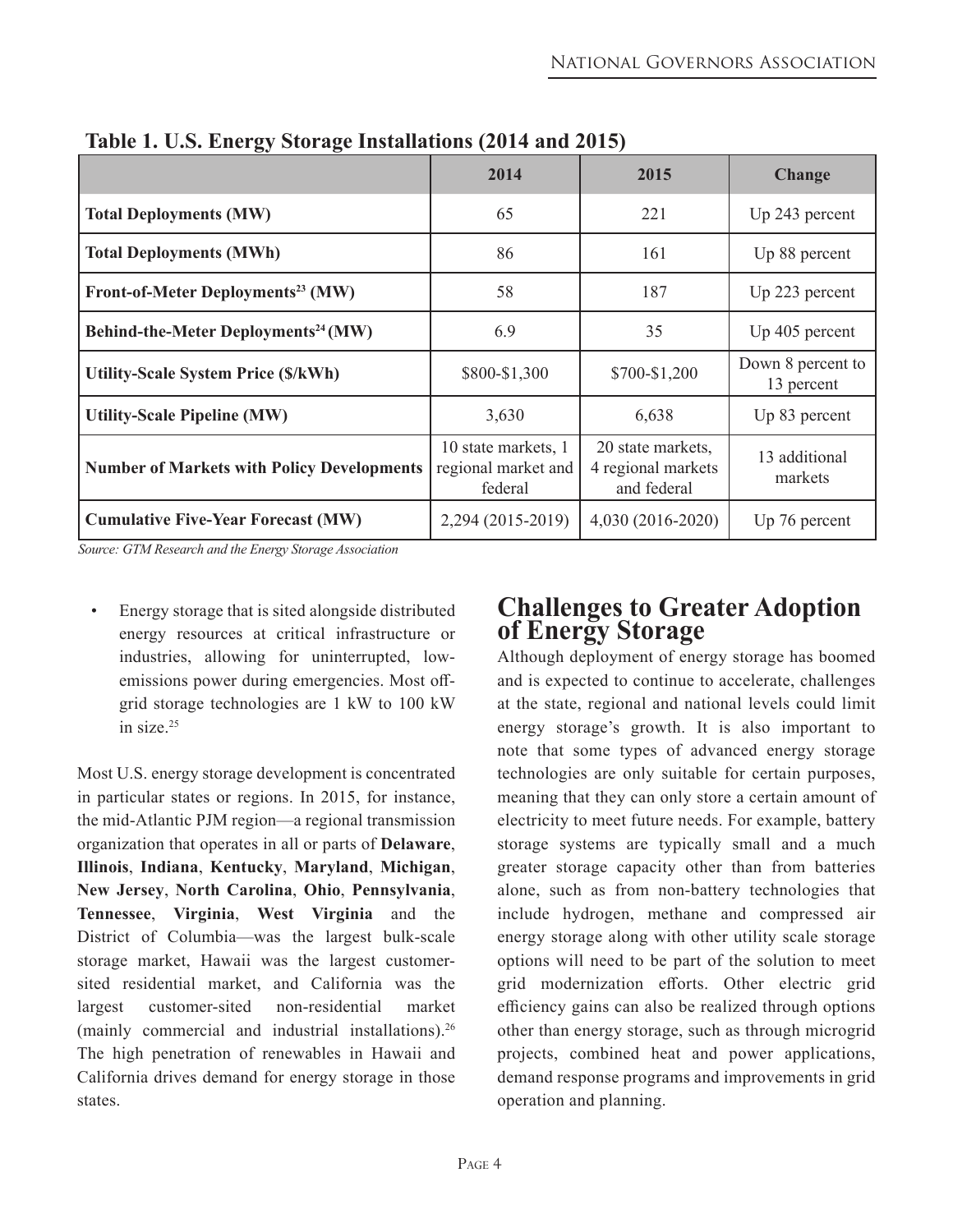#### *Cost, Siting and Interconnection Constraints*

The cost of advanced energy storage is decreasing, but many advanced energy storage technologies compete with a variety of technologies to provide multiple services. If storage is compared to any traditional generation at scale (e.g., gas combined cycle, coalfired plants or other conventional technologies shown in Figure 2 below), advanced energy storage is not cost competitive. However, since advanced energy storage is a uniquely flexible asset and can do multiple services (e.g., peaker + ancillary services), combining services makes it more cost effective than the sum of traditional resources required to do both.<sup>27</sup> Battery technology advances are relatively new, and only a handful of states have financial incentives in place for battery storage. Most financial incentives for clean technologies do not list storage explicitly as eligible, only allow for limited types of storage projects to qualify or do not address this technology. Without this explicit inclusion of energy storage in state incentive programs, cost could remain a key barrier to deployment.

Procedural barriers to greater energy storage deployment exist as well.<sup>28</sup> For instance, the interconnection process enabling energy storage projects to connect to the grid is frequently poorly defined, lengthy or expensive. For example, the first battery storage project to interconnect to the Midcontinent Independent System Operators (MISO) grid faced many hurdles and ultimately resulted in a contested interconnection process before the Federal Energy Regulatory Commission (FERC). FERC recently took up a review of the main barriers to battery storage interconnection for this reason.<sup>29</sup> Siting processes also can be hurdles, particularly for technologies such as pumped hydro or compressed air. For example, most pumped hydro storage projects must be licensed by the FERC, in addition to navigating separate state licensing and siting processes.<sup>30</sup> In California in February 2016, the Sacramento Municipal Utility District cancelled plans to develop a pumped storage project because of cost and siting issues; the project was to be placed inside a mountain to minimize noise and visual impacts, but boring the required tunnels would have created new groundwater monitoring costs.<sup>31</sup> Customer-sited battery storage applications also have come up against local codes and siting processes because of fire concerns.<sup>32</sup>

#### *Regulatory Valuation and Compensation Barriers for Energy Storage*

For energy storage projects to be economically viable in many areas, they must be able to be compensated for multiple services. Although states and utilities are beginning to recognize the multiple benefits and



#### **Figure 2. Battery Storage vs. Other Technology Costs**

*Source: Lazard's Levelized Cost of Energy Analysis – Version 8.0, Unsubsidized Levelized Cost of Energy September 2014.*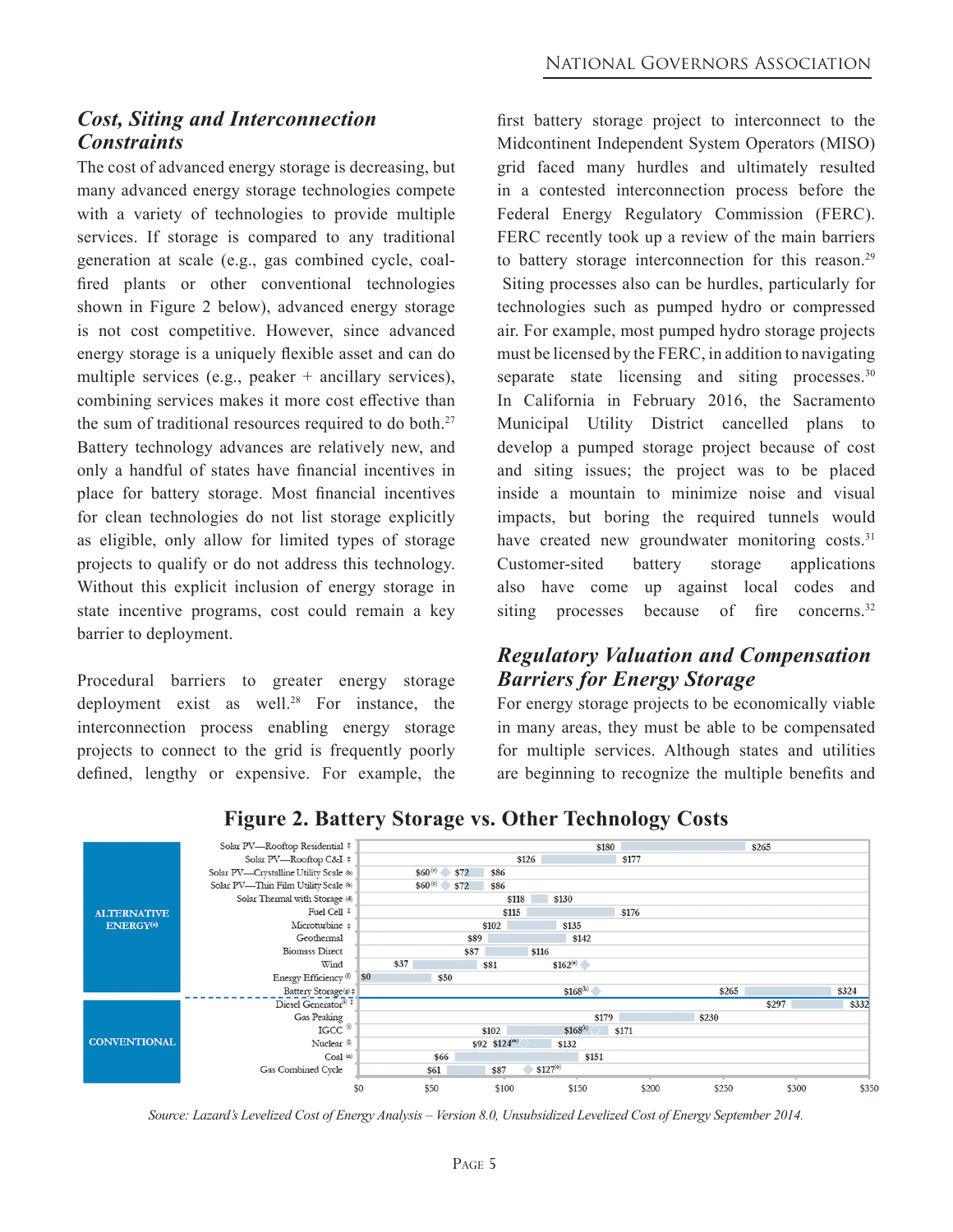services that storage can provide, state regulations do not yet properly compensate energy storage for the full value it provides to the grid. Properly valuing energy storage is complicated, and states and utilities may have difficulty quantifying the value of services that energy storage provide apart from the avoided cost of generation.33

Regulatory hurdles to full valuation and compensation for storage also exist, particularly in terms of how and whether energy storage services can participate in different electricity markets. For example, one key potential value stream is storage's ability to provide ancillary services,  $34$  but energy storage projects usually cannot bid into ancillary services markets operated by Regional Transmission Organizations (RTOs) and Independent System Operators (ISOs). Some states, for instance, have regulations that limit utilities' participation in wholesale electricity generation markets if they are providing electricity distribution services, which prevents utilities from both investing in energy storage for transmission services—and recovering those costs in electricity rates—and bidding that storage into ancillary services markets or selling electricity during periods of peak demand. (Providing all of these services would require approval by FERC and state regulators.) In 2016, the White House Council of Economic Advisers released a study recommending that energy storage should be able to bid into various grid management markets in a way that captures the full value of energy storage, and FERC is currently seeking public input on ways to address those kinds of barriers to energy storage.<sup>35</sup>

#### *Utility Resistance*

Because energy storage plays a key role in helping integrate the greater use of distributed energy resources (DERs), some utilities may perceive energy storage as a threat to utility earnings. Distributed energy resources are expected to displace 320 GW of centralized generation from 2014 to 2023, and DERs could outpace centralized generation

in annual capacity additions as early as 2018.<sup>36</sup> Some distribution utilities thus worry that DER proliferation combined with stagnant load growth could significantly hurt utility revenues. Some municipal utilities are particularly concerned given their small size and structure, which can make it more difficult to raise rates to recover expenses. On the other hand, there are several demonstration projects in which some utilities are piloting customer-sited advanced energy storage programs such as providing software-managed energy storage capabilities to optimize DER, delivering benefits to both customers—in the form of lower electricity bills and backup power—and utilities and system operators (in the form of demand response, frequency regulation and deferred system upgrades). $37$ 

#### *Governor and State Actions to Facilitate Deployment of Energy Storage*

Governors seeking to support advanced energy storage technologies can work with state agencies, legislatures and others to create financial incentive programs for distributed energy resource; establish requirements for utility procurement of storage; integrate storage into current utility regulatory practices; incorporate storage into energy assurance efforts; include storage in state energy planning; and promote research, development and demonstration of storage technologies.

#### *Include Energy Storage in State Energy Planning Efforts and Utility Resource Planning*

Incorporating energy storage into the state energy planning process can help states promote energy storage and address regulatory barriers, and several states have done so. States should ensure the energy storage is considered as an alternative to traditional gas-fired peaking generation in future resource planning analysis. State utility commissions already have the authority to ask their utilities to include storage in resource planning. No new legislation or regulation is required, although it often helps to have a legislative directive. In 2015, **New Mexico** Governor Susana Martinez released a new state energy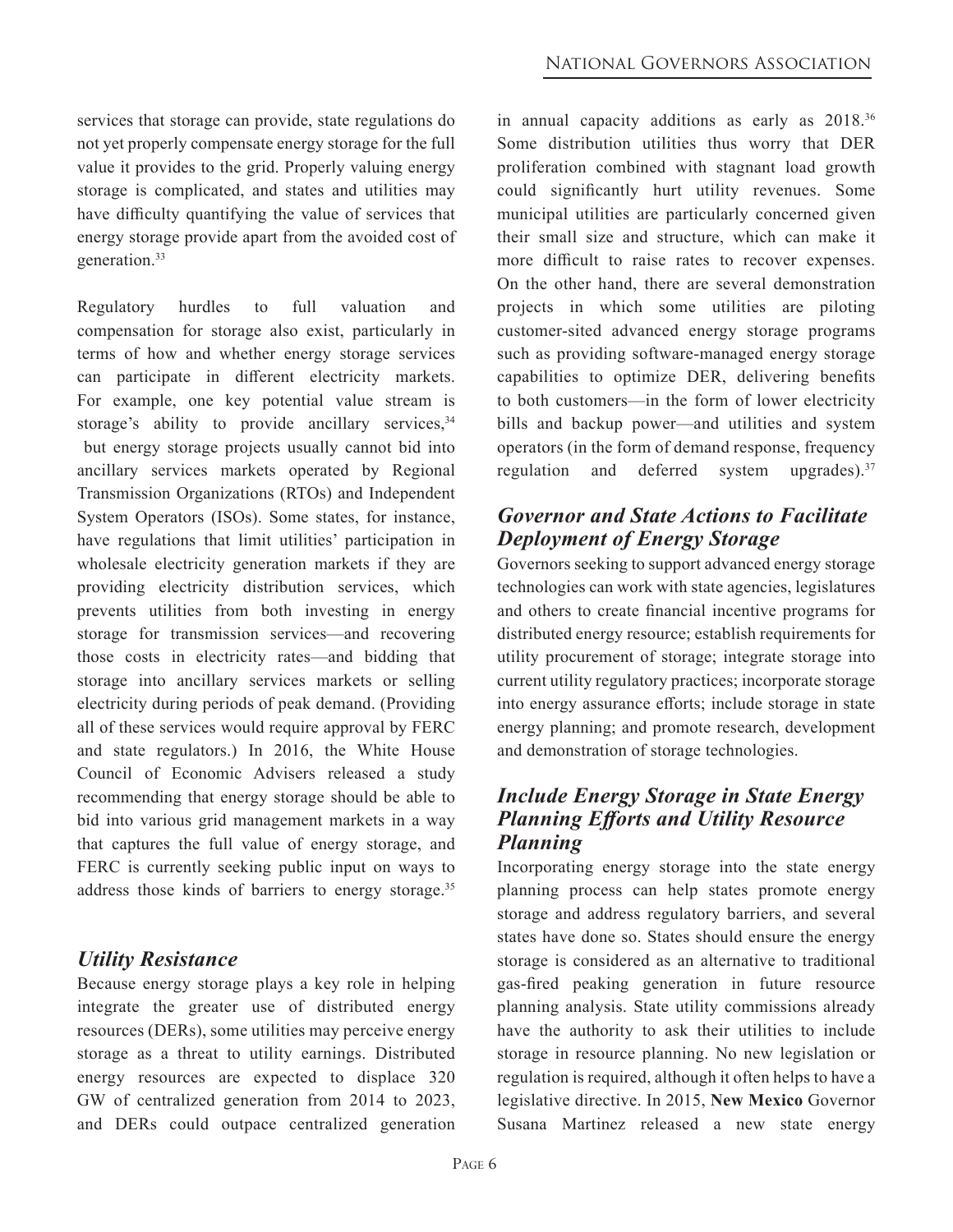policy and implementation plan that includes several recommendations to support energy storage (including energy storage technology development and testing), support for industry partnerships to pursue a large-scale demonstration projects and to minimize regulatory and permitting  $costs$ .<sup>38</sup> California Assembly Bill 327, enacted in 2013, requires investor-owned utilities (IOUs) to develop distribution resource plans that will identify the best locations for distributed energy resources, including energy storage, on the distribution system.<sup>39</sup> California recently enacted legislation, SB 350, requiring utilities to assess energy storage in their integrated resource plans.<sup>40</sup> **Utah** Governor Gary Herbert's 10-year energy strat-egy recommends that the state coordinate with utilities on broadening baseload electricity supply, including by evaluating energy storage strategies and capabilities for use in conjunction with renewable energy sources.<sup>41</sup>

#### *Recognize the Benefits of Storage in State Regulations*

To break regulatory silos that prevent greater adoption of energy storage and proper valuation of storage's multiple benefits, governors can clearly define the role and treatment of energy storage in state regulations. For instance, since energy storage can provide stored power instantaneously when needed, one option is to clarify that energy storage can be treated the same as traditional forms of generation. **Texas**, for instance, enacted SB 943 in 2011, which clarified that energy storage technologies, when used as generation assets, are afforded all the same rights as other generation assets.<sup>42</sup> The Hawaii Public Utilities Commission provided for the interconnection of distributed storage through revisions to applicable interconnection standards and existing distributed energy policies and programs as part of its Phase 1 orders in the distributed energy resources docket.<sup>43</sup> Similarly, **Washington** considered HB 1296, in 2013, that would have required electric utilities to include energy storage in all integrated resource

plans; however, that bill did not pass the legislature.<sup>44</sup> Governors also can encourage RTOs and ISOs to support energy storage's participation in ancillary services markets and in transmission planning. For example, the California ISO and PJM Interconnection both explicitly enable storage to participate fully in the general marketplace and do not limit storage resources to certain configurations or services.<sup>45</sup> (The ancillary services market and the need for frequency regulation helped cause the PJM Interconnection to experience the largest growth in energy storage installations in  $2015$ .)<sup>46</sup> MISO, meanwhile, acknowledges—somewhat ambiguously—that there are several types of resources for which storage resources, in principle, are eligible to qualify.<sup>47</sup> Other ISOs and states have no tariff language on advanced energy storage and provide no guidance on how it should be compensated.<sup>48</sup>

#### *Develop Streamlined Siting, Approval and Interconnection Processes for Energy Storage*

A long and expensive siting and approval process can hinder the deployment of energy storage. Where possible and advisable, governors can work with state agencies to streamline siting and permitting processes for storage projects, while still thoroughly reviewing the projects. For example, the California state legislature is considering a bill, AB 2713, that will streamline the permitting process for advanced energy storage installations.<sup>49</sup>

Streamlining the interconnection process also can accelerate energy storage deployment. In 2014, California exempted small storage added to certain solar systems or other generators from some interconnection requirements and fees, and in June 2016, the state capped interconnection upgrade fees at 125 percent of the utility's estimated cost.<sup>50</sup> In March 2016, the **New York** Public Service Commission released an order approving some incremental changes to streamline the state's existing interconnection requirements.<sup>51</sup>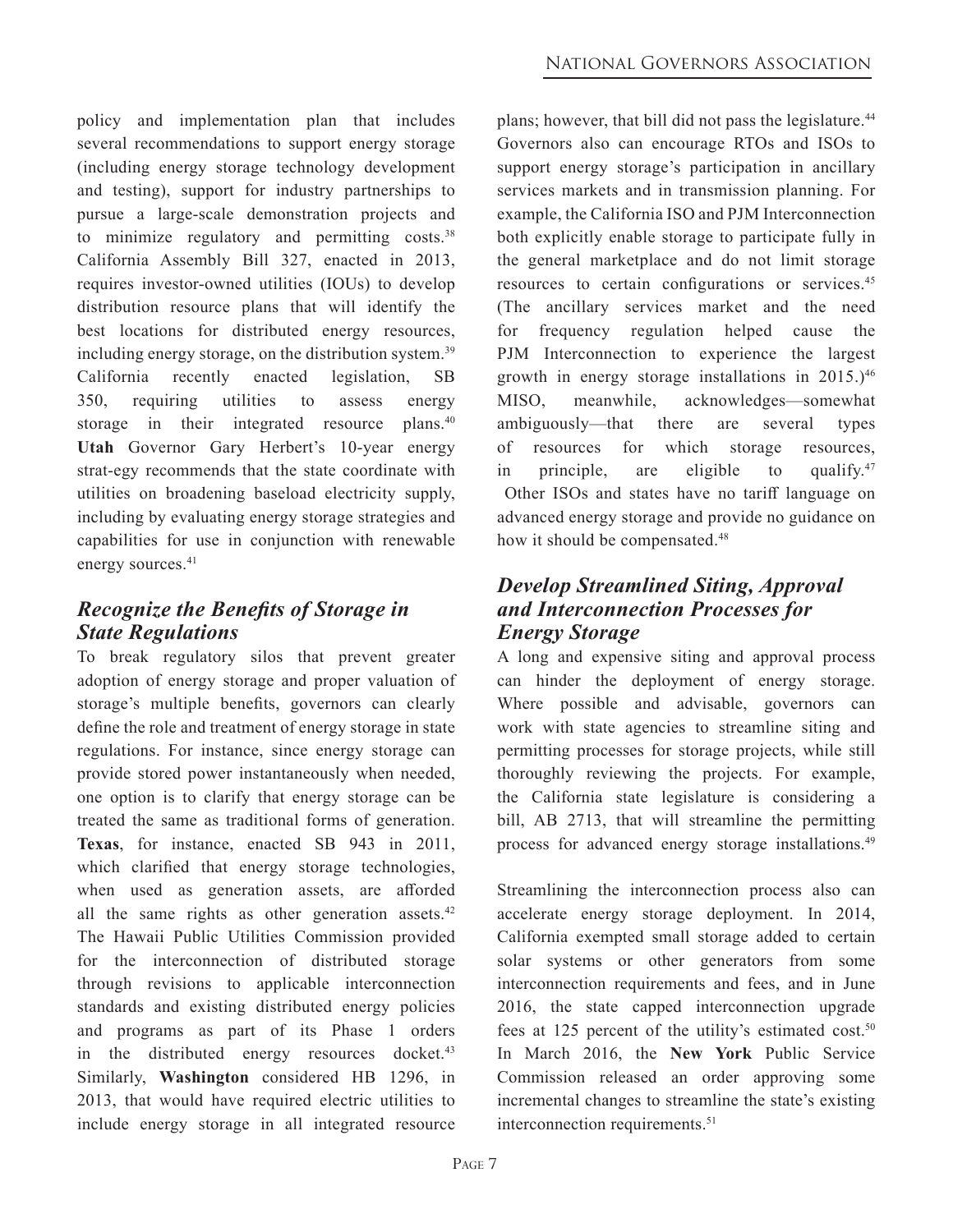#### *Adopt State Utility Procurement Targets for Energy Storage Capacity*

Some states have established explicit targets for energy storage development to help remove utility barriers and to help energy storage better compete. For example, California Governor Jerry Brown signed legislation in 2010 that requires IOUs to procure 1.325 GW of energy storage by the end of  $2020$ .<sup>52</sup> (California's net generation is 22.7 GW annually, so energy storage will comprise almost 6 percent of California's generation mix by 2020.53) Each major IOU is required to meet a series of biannual procurement targets based on where the storage technologies are located on the grid (transmission, distribution or customer-level). Some IOUs are going beyond the targets; one California investor owned utility, Southern California Edison, announced contracts for 261 MW of new energy storage, which is five times higher than the amount it is required to procure under the California law.54

California is not alone. **Oregon** Governor Kate Brown signed a law in 2015 requiring each electric company in the state—with 25,000 or more retail customers to procure one or more storage systems with capacity to store at least five megawatt hour of energy, with the total capacity procured by each company limited to 1 percent of that company's 2014 peak load.<sup>55</sup> In March 2016, the **Connecticut** Department of Energy & Environmental Protection issued a request for proposal for 2 MW to 20 MW of renewable, passive demand response and energy storage procurement.<sup>56</sup> **Massachusetts** Governor Charlie Baker signed H.4568 into law in August 2016. The bill allows the Massachusetts Department of Energy Resources until the end of 2016 to decide whether to adopt an energy storage procurement target for electric companies.<sup>57</sup>

#### *Encourage the Incorporation of Storage into Energy Assurance Efforts*

Prioritizing energy storage for its reliability and resiliency services is another way to increase deployment and capture more of the value of energy storage within a state. Multiple states have integrated storage into research or pilot programs aimed at promoting energy assurance, such as microgrid projects. To help provide power at critical infrastructure facilities during power outages, the **Florida** Department of Agriculture and Consumer Services created the SunSmart Schools and Emergency Shelters program in 2009, which has helped 115 emergency shelters install solar PV systems with battery storage.<sup>58</sup> Connecticut Governor Dannel Malloy signed legislation in 2012 that established a state grant and loan program for technologies that support microgrids at private or institutional facilities.<sup>59</sup> In 2016, Governor Malloy signed legislation that expanded the program, so state funds could support energy storage installations as part of the microgrid. $60$  A state task force on resilience established in Maryland recommended in 2014 creating a grant program to support public purpose microgrids and energy storage. $61$ The New Jersey Board of Public Utilities issued a series of grants for behind-the-meter storage facilities to improve grid resilience in 2015 and will offer additional funding in 2017.62

#### *Create Financial Incentive Programs for Energy Storage*

Access to capital and other cost barriers limit storage's deployment. State financial incentive programs may directly include energy storage as an eligible technology for funding, or state financial programs that focus on renewable resources and other forms of distributed energy resources can lead indirectly to substantial energy storage deployment. The California Self Generation Incentive Program (SGIP) provides upfront and performance-based incentives to a variety of technologies, including customer-side energy storage; the program's combination of incentives is calculated to return up to 60 percent of the cost of a storage system. $63$ In June 2016, California made revisions to the SGIP, allocating 75 percent of program funds to energy storage, with 15 percent of that amount directed towards residential projects. The total funding for the SGIP program currently is set at \$83 million per year through 2019.64

Some states have included energy storage as an eligible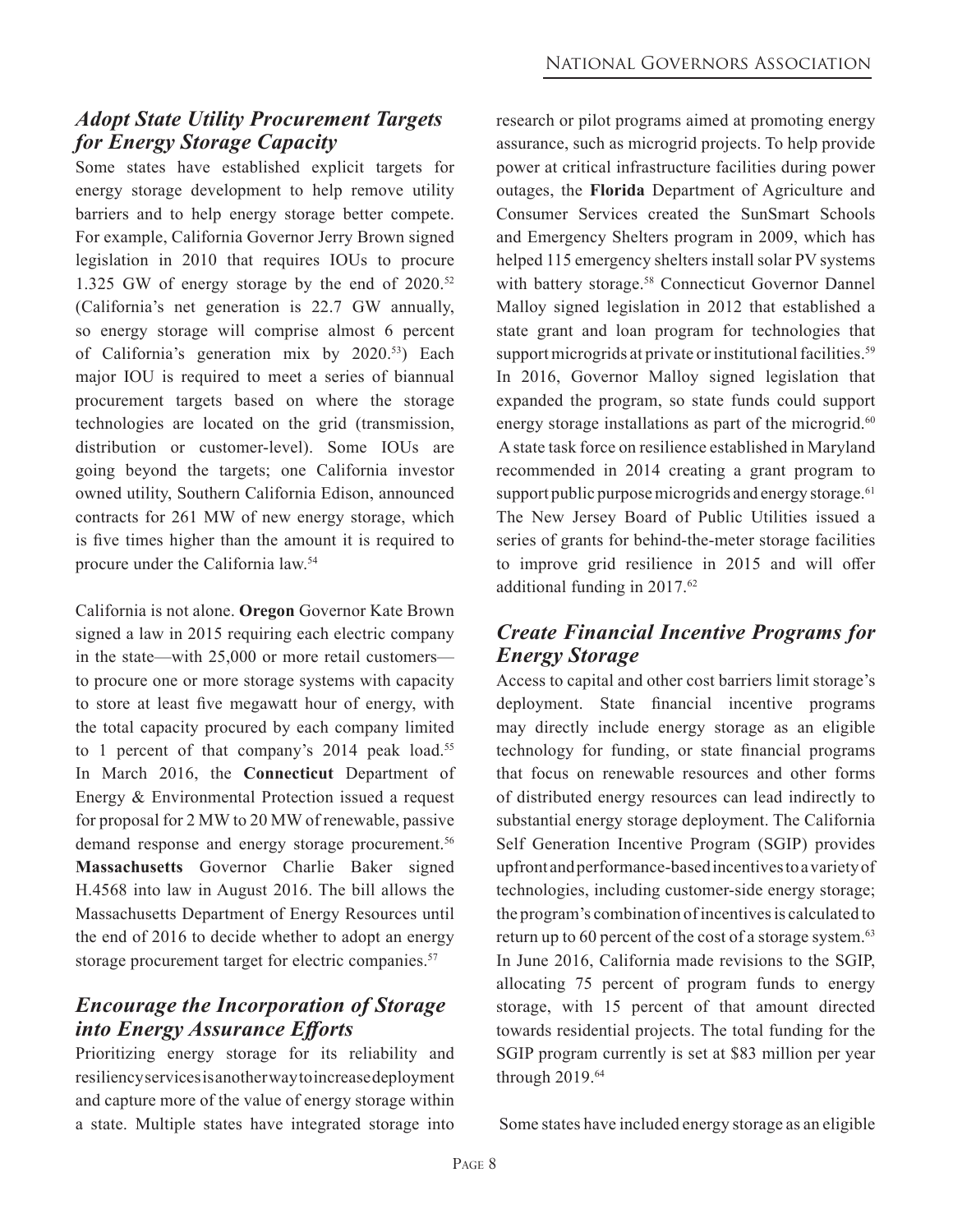resource in their renewable energy or energy efficiency procurement requirements. In Massachusetts, flywheel storage qualifies under the state's alternative energy portfolio standard, which requires that 5 percent of the state's electric load be met with alternative energy by 2020—although most of the standard has been met to date with combined heat and power technologies.<sup>65</sup> Washington considered a bill, HB 1289, in 2013 that would have allowed qualifying utilities to credit energy storage output from renewable resources at 2.5 times the normal rate to help meet the state's energy efficiency resource standard.<sup>66</sup> States that do allow energy storage to qualify under a renewable portfolio standard should be sure to avoid double counting, so renewable resources and the storage that receives and later discharges some of their power do not both get credit for the same energy. For example, Kansas

made that distinction for energy storage paired with renewable generation.<sup>67</sup>

#### *Promote Energy Storage Research and Development*

Governors' can promote increased storage R&D, including the creation of pilot or demonstration projects. States have limited experience with some energy storage technologies, as well as with the integration of these technologies with the grid. Although most R&D related to energy storage is conducted or funded on the federal level (see *Federal Role in R&D* text box below), some states have begun to focus their own research on energy storage and vehicle-to-grid integration (see *Vehicle-to-Grid Technology* text box on page 10). For instance, the New York State Energy Research and Development Authority partnered

## **FEDERAL ROLE IN R&D**

The U.S. Department of Energy (DOE) funds research in a variety of energy storage technologies, along with power electronics. Most funding for energy storage is from the DOE Office of Electricity Delivery and Energy Reliability (OE). Currently OE is collaborating with the Advanced Research Projects Agency – Energy (ARPA-E) on storage initiatives. Specific areas of research by ARPA-E and OE include research on flywheel energy storage, planar sodium metal halide batteries, zinc halide flow batteries, and wide-bandgap semiconductor power electronics.

The DOE also distributed American Recovery and Reinvestment Act of 2009 funds to several states to implement energy storage pilot projects. For example, DOE provided funding to the **Vermont** Department of Public Service for their Clean Energy Development Fund, Electrical Energy Storage Demonstration program. The DOE contributed \$250,00 to this program with the state contributing an additional \$50,000. The state issued the solicitation, awarding funding to a photovoltaic-powered microgrid project paired with battery storage developed by the utility Green Mountain Power.

In early 2016, DOE's Grid Modernization Initiative announced \$18 million in funding for six new solar-plus-storage projects across the United States. DOE also funds research at the national laboratories (led by Sandia National Lab and the National Renewable Energy Laboratory) and in states that have their own energy research agencies, such as **California** and **New York**, both of which are often cost-shared with industry partners.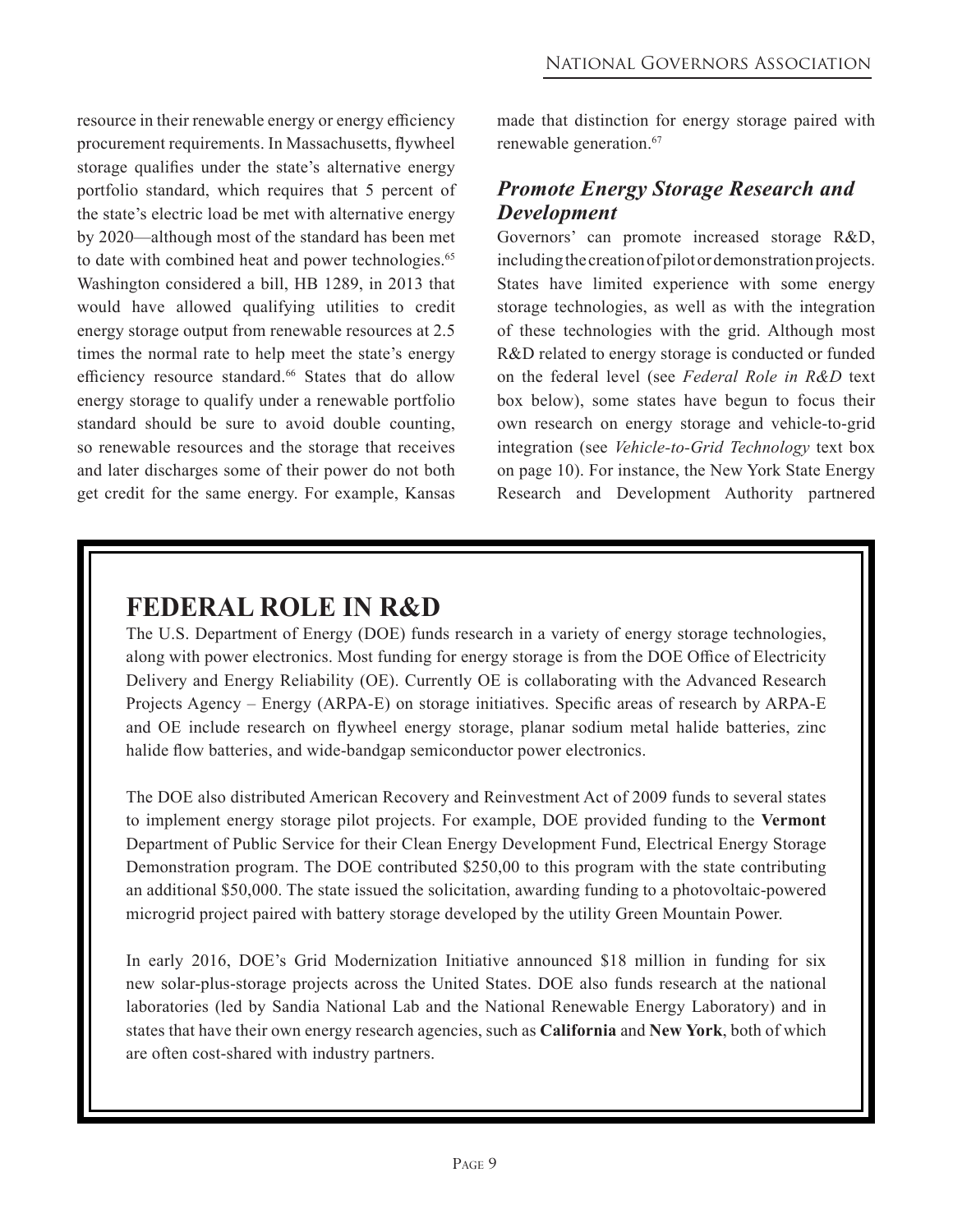## **Vehicle-to-Grid Technology**

The storage capacity of electric vehicles' batteries may allow them to serve as sources of distributed energy storage that have value to the electric grid. Technology to support managed charging and twoway power flow is still in the research and development phase. The U.S. Department of Energy's National Renewable Energy Laboratory is leading some of the research related to Vehicle-to-Grid (V2G) integration, such as exploring strategies to allow for the export of vehicle power to assist in grid outages.

As with other energy storage technologies, states and utilities will need to determine an appropriate model for dispatching V2G electricity and pricing it based on the value it provides to the grid. **California** has started developing a model to dispatch V2G electricity and released a Vehicle-Grid Integration road map in 2014. The Electric Power Research Institute (EPRI) is also researching V2G. In October 2014, EPRI conducted an advanced software platform demonstration for integrating plug-in vehicles with smart grid technologies at the Sacramento Municipal Utility District's customer service center.

with nine companies to build a battery testing and commercialization center in 2014.68 The California Energy Commission funds energy storage research through the Electric Program Investment Charge.<sup>69</sup> The renewable energy portfolio standard in North Carolina allows up to \$1 million annually in cost recovery by an electric power supplier to fund R&D to encourage renewable energy, energy efficiency and air quality improvements (including energy storage research).70 The Washington Clean Energy Fund funded four major utility-scale battery R&D projects that include detailed economic value analysis by the DOE and Pacific Northwest National Labs.<sup>71</sup>

#### *Broader Initiatives*

State policy actions not directly tied to energy storage can have an effect on the rate at which energy storage is deployed in the near term, and states should explore energy storage as one of several technologies and policy areas that are part of their future energy system. For example, approval of utility rate structures such as time-varying pricing for electricity—also known as time of use pricing—and net metering revisions that increase compensation for distributed resources could increase the value of self-generation, which in turn increases the value of electricity stored for use when prices are higher. Broader state policy initiatives, such

as those focusing on DER like the CEC Public Utilities Commission's distributed resource plan and the New York Public Service Commission's Reforming the Energy Vision and also in front of the meter policy initiatives such as ISO market coordination or discussing utility integration of storage into their infrastructure, also will influence other state policies and are expected to heavily affect the outlook for energy storage in the United States.72 Because of the potential emissions that can be offset through the ability to store electricity from cleaner sources of generation, deploying energy storage to offset other generation (e.g., during peak periods) can also yield environmental benefits that can help states meet their environmental policy objectives.

## **Conclusion**

Over time, energy storage is expected to play a more essential role in state, federal and utility efforts to modernize the electric power grid. Robust deployment of energy storage could help keep energy costs low, improve grid efficiency and enhance grid resilience and is one of the technologies that states can consider when modernizing their electric power system. Regardless of their overall goals, governors can play a key role in breaking down barriers and incentivizing growth in the storage market.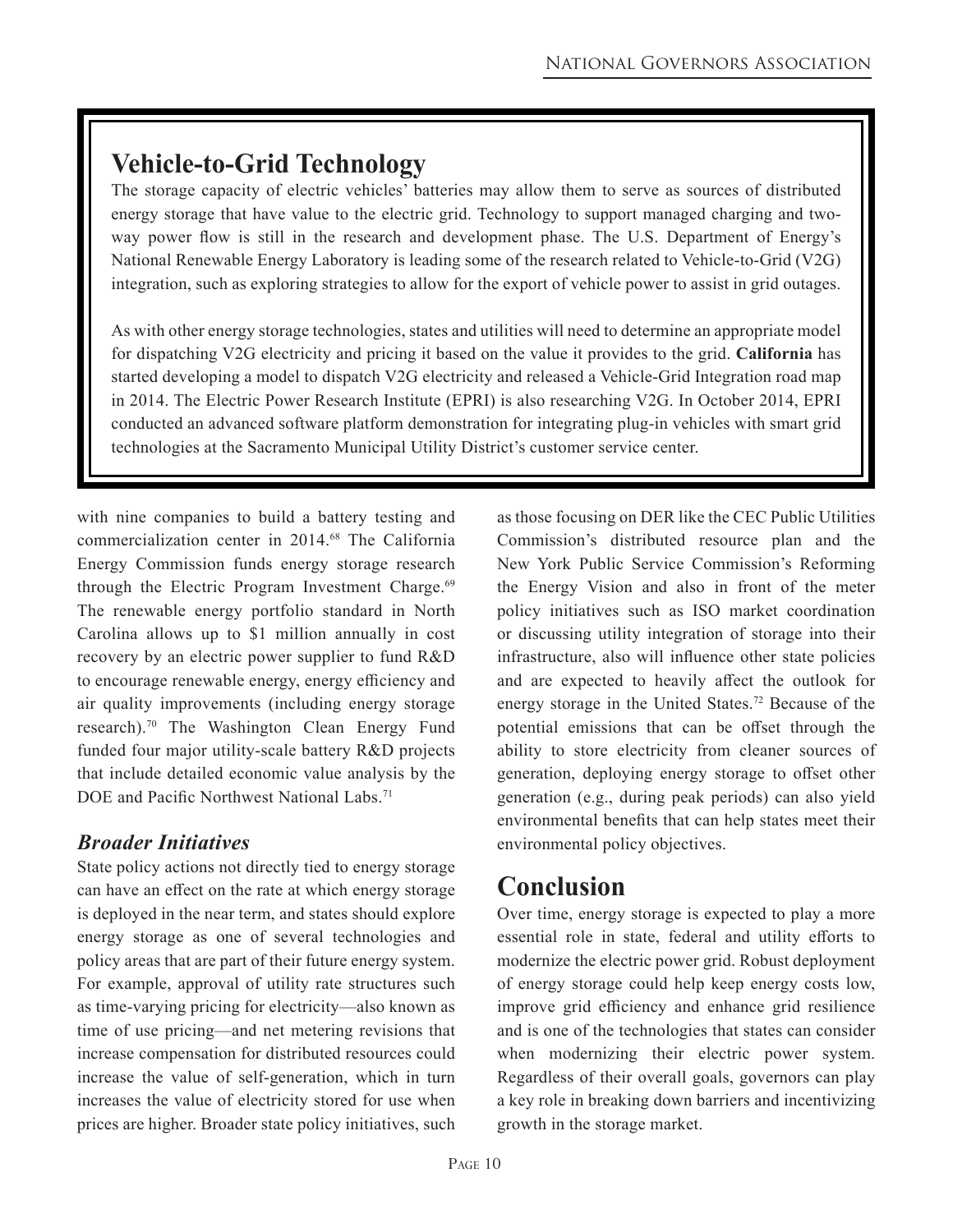#### National Governors Association

Jessica Rackley Senior Policy Analyst Environment, Energy and Transportation Division NGA Center for Best Practices 202-624-7789

*October 2016*

*This material is based upon work supported by the Department of Energy under Award Number DE-OE0000622.*

This report was prepared as an account of work sponsored by an agency of the United States Government. Neither the United States Government *nor any agency thereof, nor any of their employees, makes any warranty, express or implied, or assumes any legal liability or responsibility for the accuracy, completeness, or usefulness of any information, apparatus, product, or process disclosed, or represents that its use would not infringe privately owned rights. Reference herein to any specific commercial product, process, or service by trade name, trademark, manufacturer, or otherwise does not necessarily constitute or imply its endorsement, recommendation, or favoring by the United States Government or any agency thereof. The views and opinions of authors expressed herein do not necessarily state or reflect those of the United States Government or any agency thereof.*

Recommended citation format: J.Rackley. *State Strategies for Advancing the Use of Energy Storage* (Washington, D.C.: National Governors Association Center for Best Practices, October 21, 2016).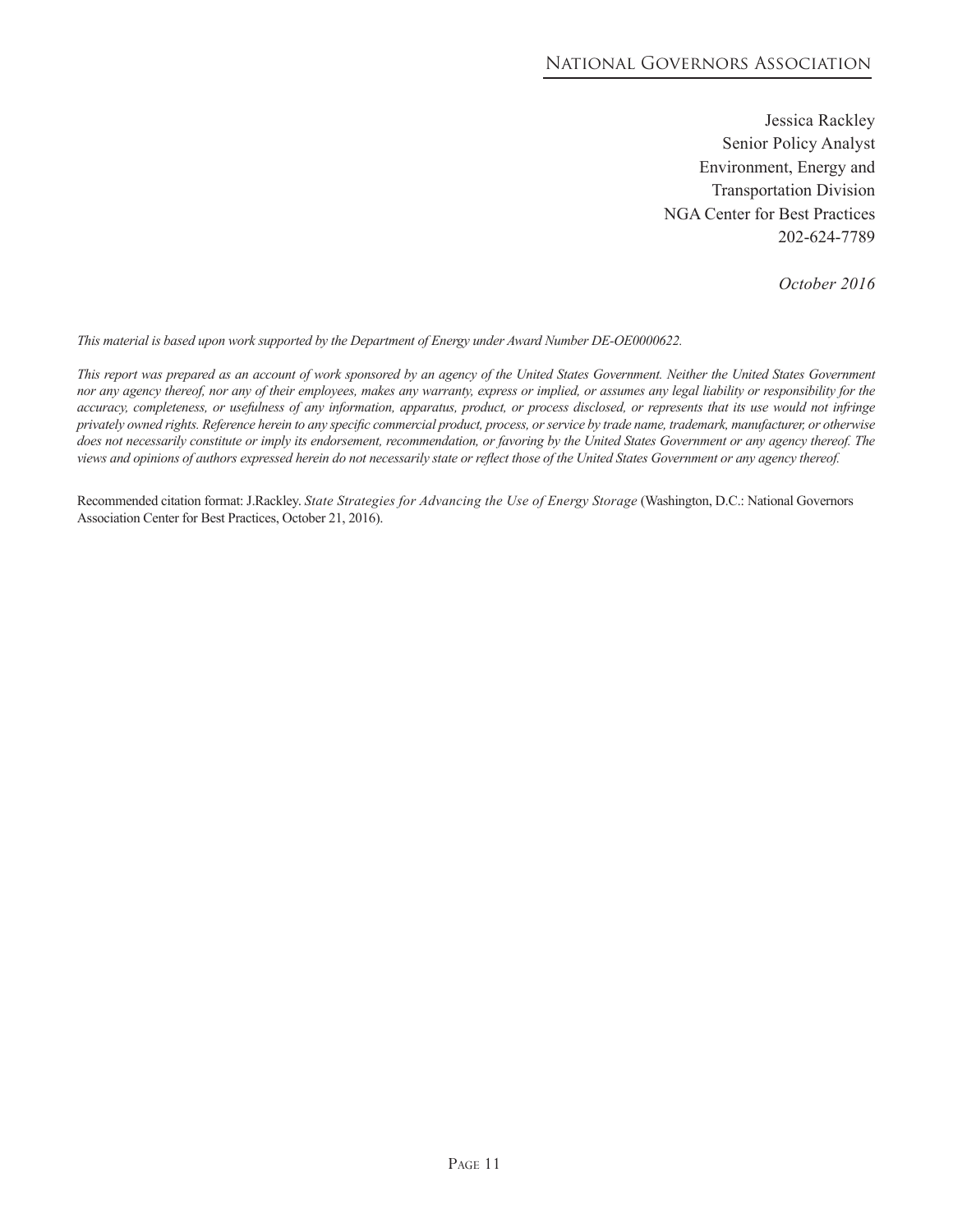## **Endnotes**

<sup>1</sup>[U.S. Department of Energy \(DOE\). "DOE Global Energy Storage Database" Office of Electricity Delivery & Energy Reliability,](http://www.energystorageexchange.org/) http://www.energystorageexchange.org/ (accessed June 20, 2016).

2 Energy Storage Association (ESA). *U.S. Energy Storage Market to Grow 250% in 2015*. (Washington, DC: March 5, 2015).

<sup>3</sup>A more "distributed" electric grid is one in which there is less reliance on traditional, large, centralized, utility-owned generation and more reliance on smaller, diverse distributed energy resources (DER) that are located onsite or close to the loads that they serve.

<sup>4</sup>Energy storage can be co-located with a variety of generation types such as renewables or gas-fired generation sources.

<sup>5</sup>"Energy Storage: Packing Some Power," *The Economist*, March 3, 2012, http://www.economist.com/node/21548495 (accessed September 20, 2016). <sup>6</sup> Pumped hydro projects store water in a reservoir and generate power during peak periods by releasing the water through turbines.<br><sup>7</sup> U.S. Department of Energy (DOE). "DOE Global Energy Storage Database" Office of Elect

[gystorageexchange.org/ \(accessed June day, 2016\). The DOE data include pumped hydropower projects and announced projects not yet in operation.](http://www.energystorageexchange.org/) The U.S. Energy Information Administration (EIA) and National Renewable Energy Laboratory (NREL) estimate installed energy storage capacity at 22 GW.

<sup>8</sup>Cara Marcy, U.S. Energy Information Administration (EIA), "Nonhydro Electricity Storage Increasing as New Policies Are Implemented," *Today in Energy*, April 3, 2015, http://www.eia.gov/todayinenergy/detail.cfm?id=20652 (accessed September 20, 2016).

9 Munsell, Mike*. "*US Energy Storage Market Grew 243% in 2015, Largest Year on Record." (Greentech Media, March 3, 2016); and The White House Office of the Press Secretary. "Obama Administration Announces Federal and Private Sector Actions on Scaling Renewable Energy and Storage with Smart Markets," Fact Sheet. (Washington, DC: The White House Office of the Press Secretary, June 16, 2016).

10 Advanced Energy Economy (AEE). *Advanced Energy Now 2016 Market Report*. (Washington, DC: Navigant Research, March 2016).

<sup>11</sup> GTM Research/ESA. U.S. Energy Storage Monitor: Q2 2016 Executive Summary. (GTM Research: June 2016).<br><sup>12</sup> Advanced Energy Economy (AEE). Advanced Energy Now 2016 Market Report. (Washington, DC: Navigant Research, Marc

<sup>13</sup> Wilkinson, Sam. Price Declines Expected to Broaden the Energy Storage Market, IHS Says. (IHS, November 23, 2015).<br><sup>14</sup> New York Battery and Energy Storage Technology Consortium (NY-BEST). *Energy Storage Roadmap for N* 

January 2016); and Wesoff, Eric. "How Soon Can Tesla Get Battery Cell Costs Below \$100 per Kilowatt-Hour." (Greentech Media, March 15, 2016).

<sup>15</sup> Cobb, Jeff. *Tesla Projects Battery Costs Could Drop to \$100/kWh by 2020*. (Hybrid Cars: June 18, 2015).<br><sup>16</sup> Kraemer, Susan. *When is Energy Storage Eligible for the 30 Percent ITC?* (Renewable Energy World, Februar

<sup>17</sup> Maloney, Peter. *As ITC Extension Promises Growth, Storage Developers Look to Define Position under Tax Code.* (Utility Dive, March 8, 2016) http://

www.utilitydive.com/news/as-itc-extension-promises-growth-storage-developers-look-to-define-positio/414922/ (accessed September 20, 2016).<br><sup>18</sup> "Central station power plants" are commonly defined as large power plants (usu power plants are fossil fuel-fired (coal or natural gas) or are nuclear plants. (Electric Power Research Institute).

<sup>19</sup> [U.S. Department of Energy. "Energy Storage Database. Washington, DC: U.S. Department of Energy, June 2016,](http://www.energystorageexchange.org/projects) http://www.energystorageexchange.org/projects (accessed September 20, 2016). 20 Fialka, John. *World's Largest Storage Battery Will Power Los Angeles*. Scientific American, July 7, 2016, http://www.scientificamerican.com/article/

[world-s-largest-storage-battery-will-power-los-angeles/ \(accessed September 20, 2016\). Energy storage can provide electricity during times of peak](https://www.scientificamerican.com/article/world-s-largest-storage-battery-will-power-los-angeles/)  electric demand, meaning it provides "peaker" services.

21 International Energy Agency (IEA). *Technology Roadmap Energy Storage*. Paris, France: 2014, https://www.iea.org/publications/freepublications/ [publication/TechnologyRoadmapEnergystorage.pdf \(accessed September 20, 2016\).](https://www.iea.org/publications/freepublications/publication/TechnologyRoadmapEnergystorage.pdf) 22 Ibid., 9.

<sup>23</sup> "Front-of-Meter" deployments include energy storage installations that are connected to the grid and use distribution or transmission services.

<sup>24</sup> "Behind-the-Meter" deployments include storage systems installed at an end-user's property that provides load without using the transmission or distribution system. Such systems are commonly referred to as distributed generation or customer-sited generation.

25 International Energy Agency (IEA). *Technology Roadmap Energy Storage*. Paris, France: 2014, https://www.iea.org/publications/freepublications/ publication/TechnologyRoadmapEnergystorage.pdf (accessed September 20, 2016).<br><sup>26</sup> PJM Interconnection coordinates the movement of electricity through all or parts of Delaware, Illinois, Indiana, Kentucky, Maryland, Michig

Jersey, North Carolina, Ohio, Pennsylvania, Tennessee, Virginia, West Virginia and the District of Columbia. "Customer-sited" means that the energy storage facility is located at the customer's site of electricity consumption, and the system is typically connected to the electrical grid through an existing retail customer interconnection. Energy Storage Association (ESA) and GTM Research*. U.S. Energy Storage Monitor 2015 Year in Review Executive Summary*. (ESA and GTM March 2016).

<sup>27</sup> Energy storage can provide electricity during times of peak electric demand, meaning it provides "peaker" services, and energy storage can provide ancillary services, which are defined according to the U.S. Federal Energy Regulatory Commission (FERC) as "those services necessary to support the transmission of electric power from seller to purchaser, given the obligations of control areas and transmitting utilities within those control areas, to maintain reliable operations of the interconnected transmission system." Ancillary services supplied with generation include load following, reactive power-voltage regulation, system protective services, loss compensation service, system control, load dispatch services and energy imbalance services. 28 Dhruv Bhatnagar et al, Sandia National Laboratories, *Market and Policy Barriers to Energy Storage Deployment*, September 2013.

29 See FERC docket RM 16-12.

30 U.S. Department of Energy. *Quadrennial Energy Review: Energy Transmission, Storage, and Distribution Infrastructure*. (Washington, DC: U.S. DOE, April 2015).

<sup>31</sup> Maloney, Peter. "Sacramento Muni Cancels 400 MW Pumped Storage Project." (Utility Dive, February 8, 2016).

<sup>32</sup> Rahim, Saqib. "Home Energy Storage is a Fire Hazard; FDNY is on the Case." (E&E Publishing, December 10, 2015).

33 Trabish, Herman K. *What's the Value of Energy Storage? It's Complicated*. (Utility Dive, October 20, 2015).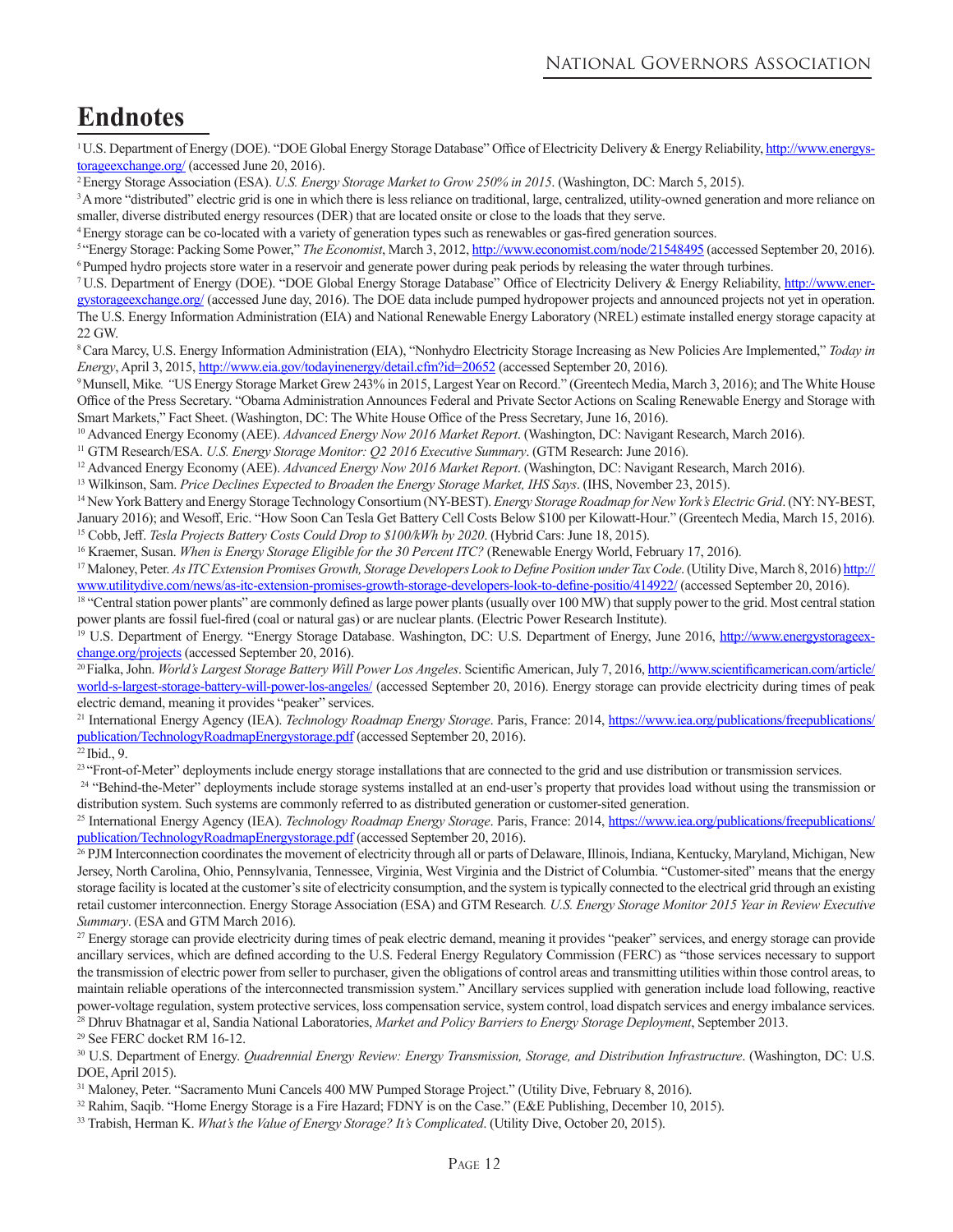<sup>34</sup> Ancillary services are services that help electric grid operators maintain grid stability as demand fluctuates; they can include frequency regulation, voltage support, spinning and non-spinning reserves, and black start capability.

35 [Marshall, Christa. "White House Drives Effort to Boost Storage, Renewables." Washington, DC: June 16, 2016,](http://www.governorswindenergycoalition.org/?p=17669) http://www.governorswindenergycoalition.org/?p=17669 (accessed September 20, 2016). 36 Trabish, Herman*.* "How Storage Can Help Solve the Distributed Energy 'Death Spiral'." *Utility Dive*, June 21, 2016, http://www.utilitydive.com/

[news/how-storage-can-help-solve-the-distributed-energy-death-spiral/421160/ \(accessed September 20, 2016\).](http://www.utilitydive.com/news/how-storage-can-help-solve-the-distributed-energy-death-spiral/421160/)

37 Ibid.

<sup>38</sup> State of New Mexico, Office of the Governor. *Seizing our Energy Potential: Creating a More Diverse Economy in New Mexico*. (Santa Fe, NM: 2015), http://www.emnrd.state.nm.us/EnergyPolicy/documents/EMNRD\_EnergyPolicy.pdf (accessed September 20, 2016).

<sup>39</sup> Assembly Bill No. 327, Chapter 611, California Legislative Information. (October 2013), https://leginfo.legislature.ca.gov/faces/billNavClient.<br>
xhtml?bill id=201320140AB327 (accessed September 20, 2016).

<sup>40</sup> California Energy Commission (CEC). *Clean Energy & Pollution Reduction Act SB 350 Overview*. (CA: 2016).<br><sup>41</sup> Utah Office of Energy Development. *Energy Initiatives & Imperatives, Utah's 10-Year Strategic Energy Plan* [utah.gov/download/reports/10%20Year%20Strategy\\_2.0\\_03042014.pdf \(accessed September 20, 2016\).](http://energy.utah.gov/download/reports/10%20Year%20Strategy_2.0_03042014.pdf)<br><sup>42</sup> U.S. Department of Energy. *DOE Global Energy Storage Database, SB 943, Texas Legislature*. (May 2012).

<sup>43</sup> Hawaii.gov. "PUC Orders Action Plans to Achieve State's Energy Goals." State of Hawaii Public Utilities Commission, April 29, 2014, http://puc. hawaii.gov/news-release/puc-orders-action-plans-to-achieve-states-energy-goals/ (accessed September 20, 2016).

44 Washington State, House Bill 1296. (January 2013).

45 Ibid.

46 PJM is a regional transmission organization that operates in all or parts of Delaware, Illinois, Indiana, Kentucky, Maryland, Michigan, New Jersey, North Carolina, Ohio, Pennsylvania, Tennessee, Virginia, West Virginia and the District of Columbia.

47 Energy Storage Association (ESA). *Docket No. AD 16-20-0000, Electric Storage Participation in Regions with Organized Wholesale Electric Markets*. (June 6, 2016).

48 Energy Storage Association (ESA). *Docket No. AD 16-20-0000, Electric Storage Participation in Regions with Organized Wholesale Electric Markets*. (June 6, 2016).<br><sup>49</sup> California. Assembly Bill Number: AB 2713. Introduced by Assembly Member Chiu. Amended in Assembly April 6, 2016. http://www.leginfo.

ca.gov/pub/15-16/bill/asm/ab\_2701-2750/ab\_2713\_bill\_20160406\_amended\_asm\_v97.html (accessed September 20, 2016).<br><sup>50</sup> Walton, Robert. "California Regulators Update Interconnection Rules for Renewables." *Utility Dive*, Jun

[news/california-regulators-update-interconnection-rules-for-renewables/421587/ \(accessed September 20, 2016\).](http://www.utilitydive.com/news/california-regulators-update-interconnection-rules-for-renewables/421587/)

<sup>51</sup> Stanfield, Sky, and C. Malina. "New York Takes First Steps to Update Interconnection for a Distributed Resources Future." Interstate Renewable Energy Council Blog, entry posted March 29, 2016, [http://www.irecusa.org/2016/03/new-york-takes-first-steps-to-update-interconnection-for-a-dis](http://www.irecusa.org/2016/03/new-york-takes-first-steps-to-update-interconnection-for-a-distributed-resources-future/)-

tributed-resources-future/ (accessed September 20, 2016).<br><sup>52</sup> Williams, Matt. "California Formulates Energy Storage Plan." *GovTech*, January 9, 2015, http://www.govtech.com/ (accessed September 20, 2016).<br><sup>53</sup> U.S. Energ

<sup>54</sup> California Energy Storage Alliance (CESA). "CESA: Largest Utility Energy Storage Purchase in History Announced in California." (Berkeley, [CA: November 5, 2014\), http://www.prnewswire.com/news-releases/cesa-largest-utility-energy-storage-purchase-in-history-announced-in-califor-](http://www.prnewswire.com/news-releases/cesa-largest-utility-energy-storage-purchase-in-history-announced-in-california-281637911.html)

nia-281637911.html (accessed October 13, 2016). 55 Trabish, 100 and the Up to Implement Trailblazing Energy Storage Mandate." *Utility Dive*, November 17, 2015, http://www.utility-<br><sup>55</sup> Trabish, Herman. "Oregon Saddles Up dive.com/news/oregon-saddles-up-to-implement-trailblazing-energy-storage-mandate/409222/ (accessed September 20, 2016).<br><sup>56</sup> Connecticut Department of Energy & Environmental Protection Bureau of Energy and Technology. Noti

*vate Developers for Clean Energy*. (Hartford, CT: Connecticut DEEP, March 9, 2016), http://www.dpuc.state.ct.us/DEEPEnergy.nsf/c6c6d-525f7cdd1168525797d0047c5bf/ffee9c54378d404a85257f710054fb32?OpenDocument [\(accessed September 20, 2016\).](http://www.dpuc.state.ct.us/DEEPEnergy.nsf/c6c6d-525f7cdd1168525797d0047c5bf/ffee9c54378d404a85257f710054fb32?OpenDocument) 57 The Commonwealth of Massachusetts. *Bill H. 4568, An Act to Promote Energy Diversity*. (MA: 2016).

58 U.S. Department of Energy, National Renewable Energy Laboratory (NREL*). Issue Brief: A Survey of State Policies to Support Utility-Scale and*  Distributed-Energy Storage. (Golden, CO: NREL, September 2014), http://www.nrel.gov/docs/fy14osti/62726.pdf (accessed September 20, 2016).<br><sup>59</sup> State of Connecticut. Public Act No. 12-148. An Act Enhancing Emergency Prepar

[tion Projects and Long-Term Contracts for Certain Class I Generation Projects. \(June 9, 2016\), https://www.cga.ct.gov/2016/ACT/pa/2016PA-00196-](https://www.cga.ct.gov/2016/ACT/pa/2016PA-00196-R00SB-00272-PA.htm)

R00SB-00272-PA.htm (accessed August 16, 2016).<br><sup>61</sup> [Maryland.gov, "Microgrids and Resiliency in Maryland" Maryland Energy Administration, June 23, 2014,](http://energy.maryland.gov/Pages/resiliency.aspx) http://energy.maryland.gov/Pages/resiliency.aspx (accessed September 20, 2016).

62 New Jersey Board of Public Utilities, "Renewable Electric Storage," New Jersey's Clean Energy Program, http://www.njcleanenergy.com/renewable-energy/programs/energy-storage (accessed August 11, 2016).

<sup>63</sup> Trabish, Herman K. "What's Behind the 900% Growth in Energy Storage in Q2 2015" *Utility Dive*, September 8, 2015, http://www.utilitydive.com/ [news/whats-behind-the-900-growth-in-energy-storage-in-q2-2015/405186/ \(accessed September 20, 2016\).](http://www.utilitydive.com/news/whats-behind-the-900-growth-in-energy-storage-in-q2-2015/405186/)

<sup>64</sup> Maloney, Peter. "California PUC Issues Revised Self-Generation Rules Favoring Storage" *Utility Dive*, June 27, 2016, http://www.utilitydive.com/ [news/california-puc-issues-revised-self-generation-rules-favoring-storage/421556/ \(accessed September 20, 2016\).](http://www.utilitydive.com/news/california-puc-issues-revised-self-generation-rules-favoring-storage/421556/)

<sup>65</sup> NC Clean Energy Technology Center, DSIRE. *Massachusetts, Alternative Energy Portfolio Standard*. (last updated December 1, 2015). <sup>66</sup> Washington State. House Bill 1289. January 2013.

67 Holt, Ed, and Todd Olinsky-Paul. "Does Energy Storage Fit in an RPS?" (Clean Energy States Alliance, Prepared for the State-Federal RPS Collaborative, June 2014).